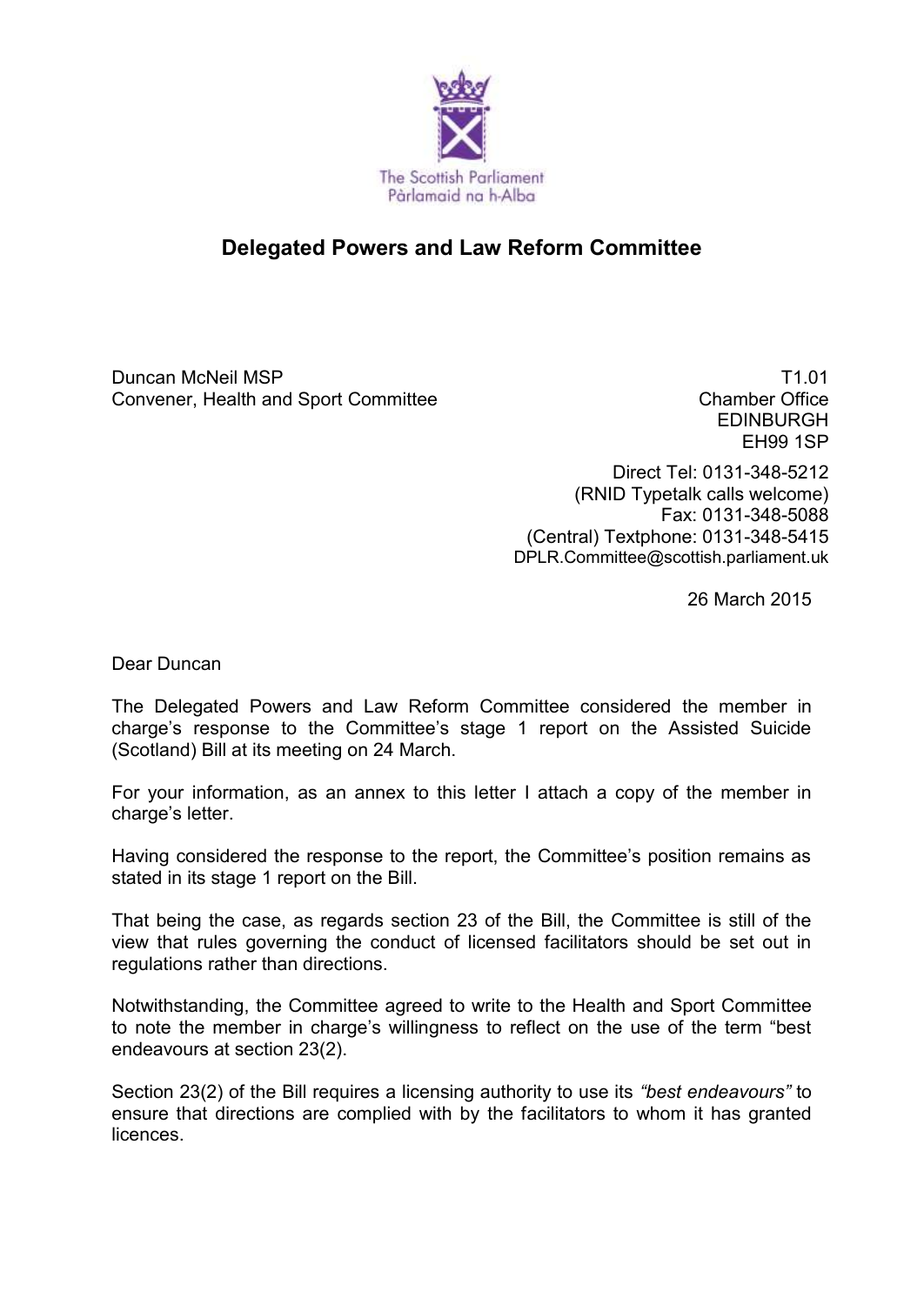In its report, the Committee reflected that the use of the words 'best endeavours' in a power such as this is unusual, noting that it would be more usual for directions to simply be binding on the licensing authority. The Committee further noted that no definition or explanation of the term was provided for in the Bill.

Whilst the member was of the view that the use of the term 'best endeavours' in the context of section 23(2) was sufficiently clear, he indicated his willingness to take the Committee's concerns into account. He suggested that it may be possible to adjust section 23(2) in order to require licensing authorities to make facilitators aware of any directions issued, and also to require facilitators to comply with any such directions.

The Committee would welcome such an adjustment to section 23(2). However, the Committee would welcome a further step in the process, requiring the licensed facilitators to acknowledge that they are aware of the directions. Given the significance of the matters that may be covered in the directions, the Committee considers that the addition of this step would provide for a more robust process.

I hope you find this helpful.

**Nigel Don MSP Convener**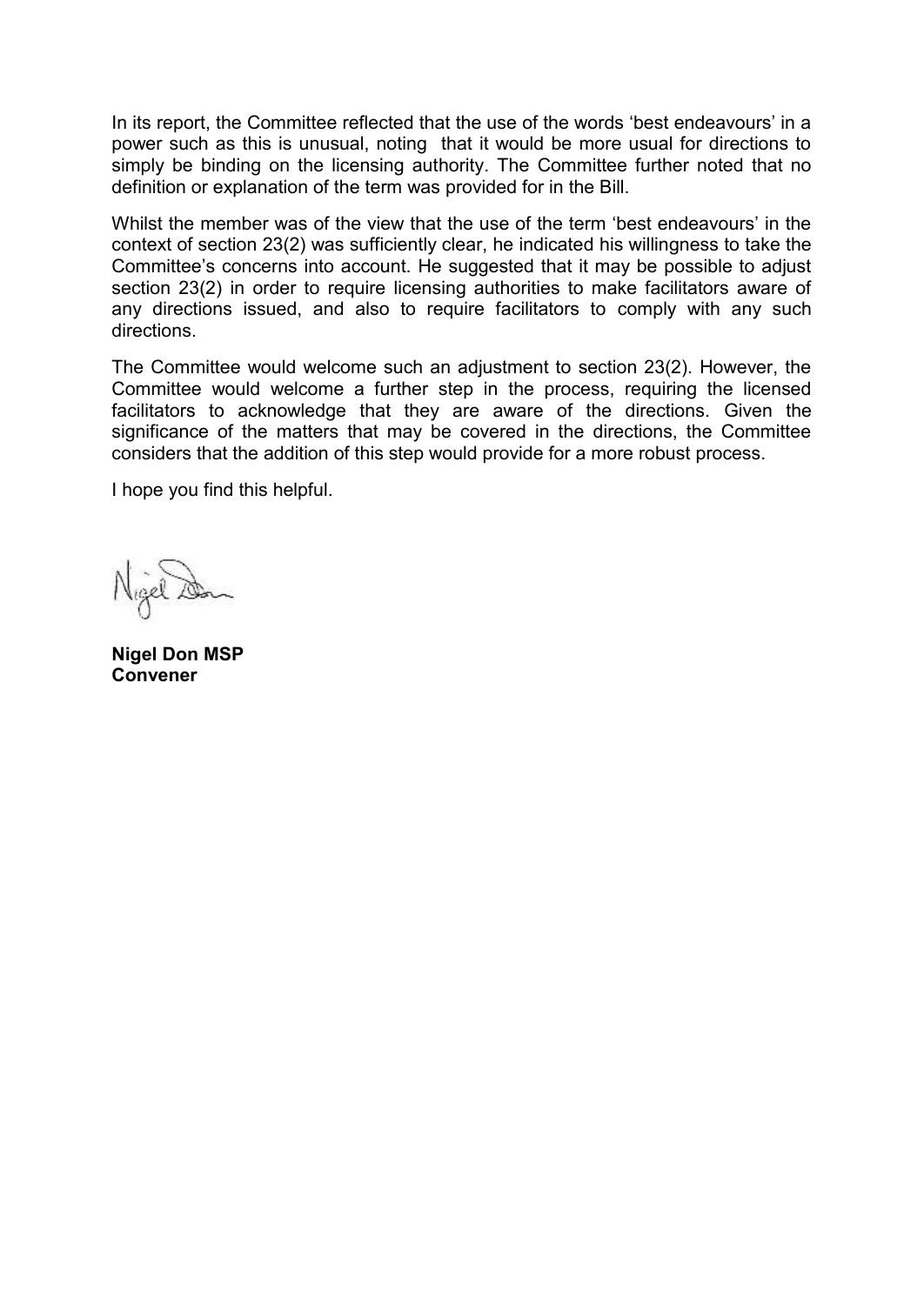

Nigel Don MSP Convener, Delegated Powers and Law Reform Committee c/o Clerk to the Committee Room T1.01 The Scottish Parliament **Edinburgh** EH99 1SP

c/o Non-Government Bills Unit Room T2.60 The Scottish Parliament Edinburgh EH99 1SP

> Tel: 0131 348 5951 Textphone: 0800 092 7100 ngbu@scottish.parliament.uk

> > 17 December 2014

Dear Nigel,

## **Assisted Suicide (Scotland) Bill – delegated powers**

I am writing in response to the letter from your Committee's clerk, dated 9 December, in relation to the provisions in section 23 of the Assisted Suicide (Scotland) Bill which entitle the Scottish Ministers to issue directions, and requiring licensing authorities to have regard to Scottish Ministers' guidance.

I hope it is helpful if I first set out the context for these provisions, before turning to the four specific points that I am asked to address.

Central to the Bill is the principle that the process for securing an assisted suicide should uphold (as far as possible) the autonomy of the person concerned – while maintaining robust safeguards against abuse of the vulnerable.

Licensed facilitators play a vital role – both in providing practical assistance to the person, while also acting as a safeguard and guarantor of the process. The nature and extent of that assistance may vary considerably, depending on the circumstances – including, for example, the extent of the person's own physical capabilities and the extent to which the person wants family members or friends also to be involved. But that flexibility must not compromise the facilitator's role in upholding the integrity of the process, and ensuring that the fixed parameters of the legislation are respected. As a result, being a facilitator is likely to be a demanding role that requires compassion, sensitivity and integrity. It is for this reason that the Bill requires any facilitator to have been trained by a licensing authority (appointed by Ministers), and to be subject to that authority's ongoing supervision.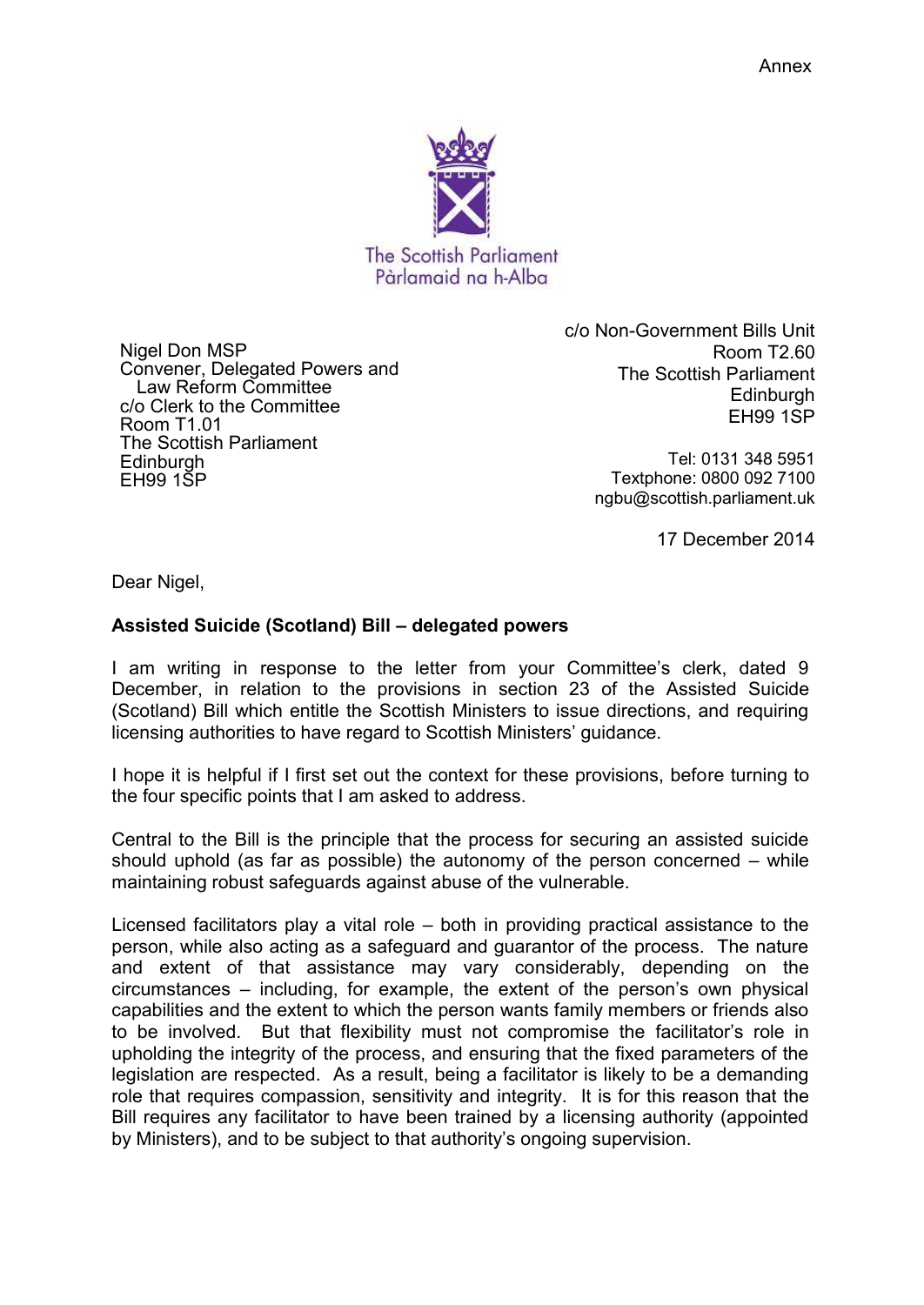Section 22 requires the appointment of a licensing authority to be done by subordinate legislation (subsection (1)), and also requires there to be a statutory framework (in regulations under subsection (2)) for any subsequent suspension or revocation of such an appointment. It also gives Scottish Ministers the power (in subsection (2)(d)) to set statutory parameters on key elements of the licensing authority's role – i.e. on how the authority checks that applicants are suitable to become facilitators, trains the applicants to take on that role, and then ensures that (once licensed) they continue to be subject to ongoing training, supervision and inspection. These are suitable matters for subordinate legislation because they can operate at a high degree of generality  $-$  i.e. with standard provision that will apply whoever the licensing authority is and in relation to any licensed facilitators.

Section 23 is a complementary provision that enables Ministers to provide more detailed oversight. Both directions (which would impose specific requirements on facilitators) and guidance (which would be more general and advisory) are provided for, to give Ministers flexibility. It will be for Ministers to decide whether, and to what extent, to use these powers. On the one hand, they may feel that it is primarily the role of the licensing authority to ensure that facilitators have the information and support they need to carry out their role sensitively and appropriately, and so may keep these powers largely in reserve. On the other hand, they may prefer to take a more pro-active approach and impose more detailed requirements on facilitators (in how they are to act in particular circumstances). The choice is for them, and they would have the flexibility to vary that approach over time, and to respond rapidly to events. Thus, for example, if a particular case arose in which a facilitator was criticised for acting in a particular way, then Ministers would have the power to address this rapidly by issuing directions forbidding facilitators from so acting (which licensing authorities would then be expected to bring to the attention of those facilitators they had already licensed).

I hope this explanation serves to address the first bullet point in the clerk's letter, concerning how these powers may be used.

It is difficult to give any general answer to the second bullet point, as it will be for Ministers rather than me to decide what matters are best dealt with in either directions or guidance. The underlying point is that Ministers' powers to make regulations or issue directions or guidance are complementary, and would be used differently, for different purposes. For example, there are many things that it could be helpful to include in guidance that would not be appropriate for regulations (or directions), such as background (factual) information about some of the illnesses and conditions that people seeking an assisted suicide may have. Guidance could also be amplified by examples, checklists and diagrams – material that would not normally be considered appropriate in a legislative context. The other advantage of guidance is that it can more quickly and easily be developed over time, or rapidly updated as circumstances change – without needing to go through a formal process of making (and securing Parliamentary approval for) amending regulations.

In relation to the third bullet point, the "best endeavours" wording is a reflection of the context. Once facilitators have completed their initial training and been licensed, they will be expected to act independently, without direct supervision by the licensing authority. The authority will not, therefore, be in a position to guarantee that every